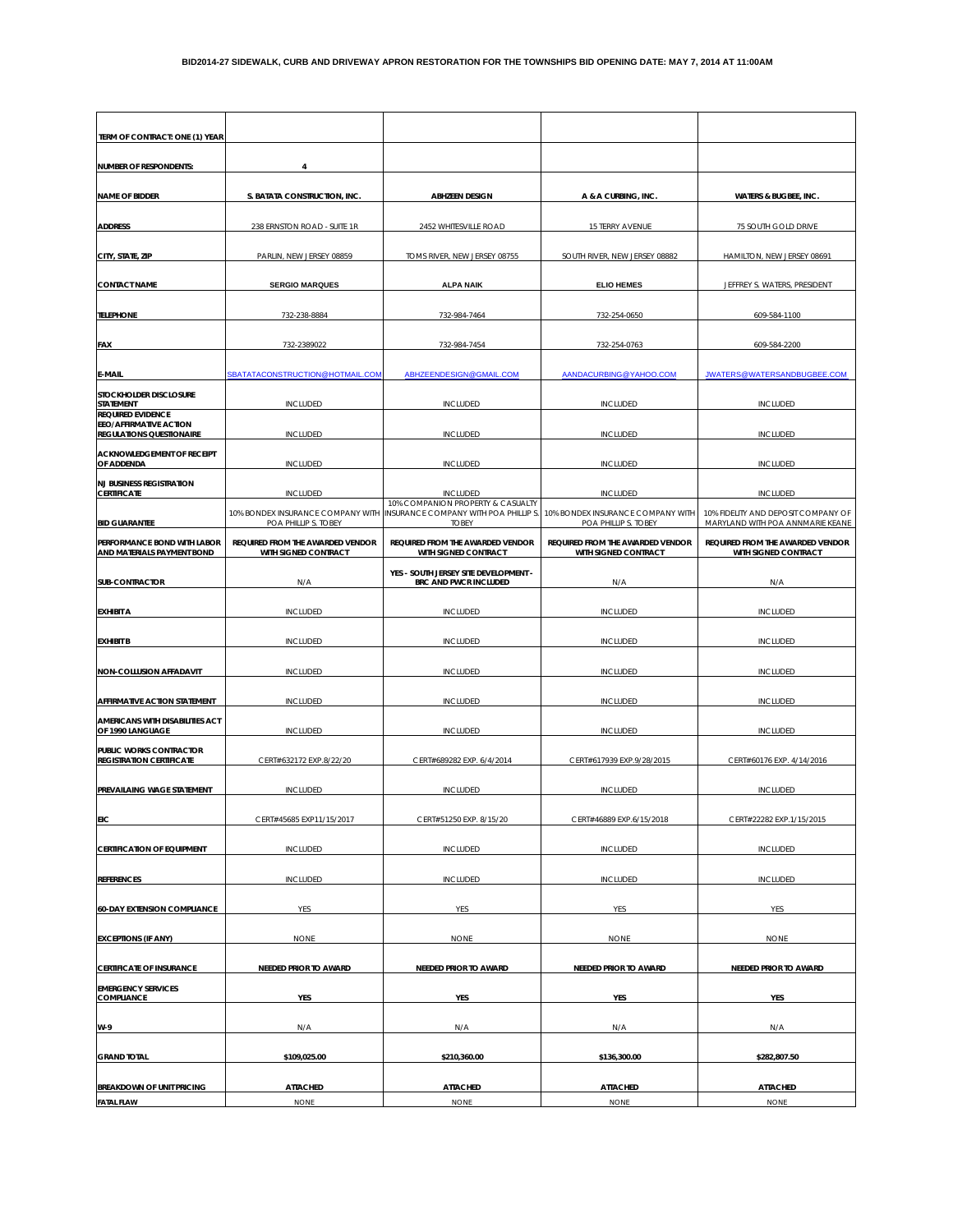| Item 1 | For Furnishing and Installing 5 inch Concrete Sidewalk<br>in Ewing Township, Mercer County and State of New Jersey                                                                                                                                                                                                                                    |              |           |
|--------|-------------------------------------------------------------------------------------------------------------------------------------------------------------------------------------------------------------------------------------------------------------------------------------------------------------------------------------------------------|--------------|-----------|
|        |                                                                                                                                                                                                                                                                                                                                                       |              |           |
|        | 400 Sq. Yd. @ $\frac{95.00}{\text{per Sq. Yd.}}$ per Sq. Yd.                                                                                                                                                                                                                                                                                          |              | \$38,000. |
| Item 2 | For Furnishing and Installing 5 inch Concrete Sidewalk<br>in Lawrence Township                                                                                                                                                                                                                                                                        |              |           |
|        |                                                                                                                                                                                                                                                                                                                                                       |              |           |
|        | 120 Sq. Yd. @ $\frac{\sqrt{95}}{95}$ per Sq. Yd.<br>Ninety Five and $\frac{OQ}{(Write Unit Price)}$                                                                                                                                                                                                                                                   | $\mathbb{S}$ | 11,400.   |
|        |                                                                                                                                                                                                                                                                                                                                                       |              |           |
| Item 3 | For Furnishing and Installing 4 inch Concrete Sidewalk<br>in Hamilton & Hopewell Townships                                                                                                                                                                                                                                                            |              |           |
|        |                                                                                                                                                                                                                                                                                                                                                       |              |           |
|        | 200 Sq. Yd. @ $\frac{90^{\frac{20}{\frac{100}{\frac{100}{\frac{100}{\frac{100}{\frac{100}{\frac{100}{\frac{100}{\frac{100}{\frac{100}{\frac{100}{\frac{100}{\frac{100}{\frac{100}{\frac{100}{\frac{100}{\frac{100}{\frac{100}{\frac{100}{\frac{100}{\frac{100}{\frac{100}{\frac{100}{\frac{100}{\frac{100}{\frac{100}{\frac{100}{\frac{100}{\frac{10$ | S.           | 8,000.02  |
|        |                                                                                                                                                                                                                                                                                                                                                       |              |           |
| Item 4 | For Furnishing and Installing 6 inch Concrete Driveway<br>Apron without wire mesh in Ewing Township and State of<br>New Jersey (NJDOT)                                                                                                                                                                                                                |              |           |
|        |                                                                                                                                                                                                                                                                                                                                                       |              |           |
|        | 100 Sq. Yd. @ $\frac{$100^{\frac{00}{2}}}{\text{er sq. Yd.}}$ per Sq. Yd.<br>$\frac{\text{O}_{100}}{\text{Write Unit Price}}$ $\frac{00}{\text{Price}}$ $\frac{10,000}{\text{O}}$                                                                                                                                                                     |              |           |
|        |                                                                                                                                                                                                                                                                                                                                                       |              |           |
| Item 5 | For Furnishing and Installing 6 inch Concrete Driveway<br>Apron without wire mesh including 1 1/2" notched curb in<br><b>Hamilton Township</b>                                                                                                                                                                                                        |              |           |
|        |                                                                                                                                                                                                                                                                                                                                                       |              |           |
|        | 100 sq. Yd. @ $s$ 125. <sup>00</sup> per Sq. Yd.<br>Ore Hundred Twenty Five and <sup>00</sup> /100 $s$ 12,500.                                                                                                                                                                                                                                        |              |           |
|        |                                                                                                                                                                                                                                                                                                                                                       |              |           |

BID2014-27 SIDEWAY, CURB AND DRIVEWAY APRON RESTORATION FOR THE TOWNSHIPS

angganaan ini jir<br>Tiro haan ini jiro core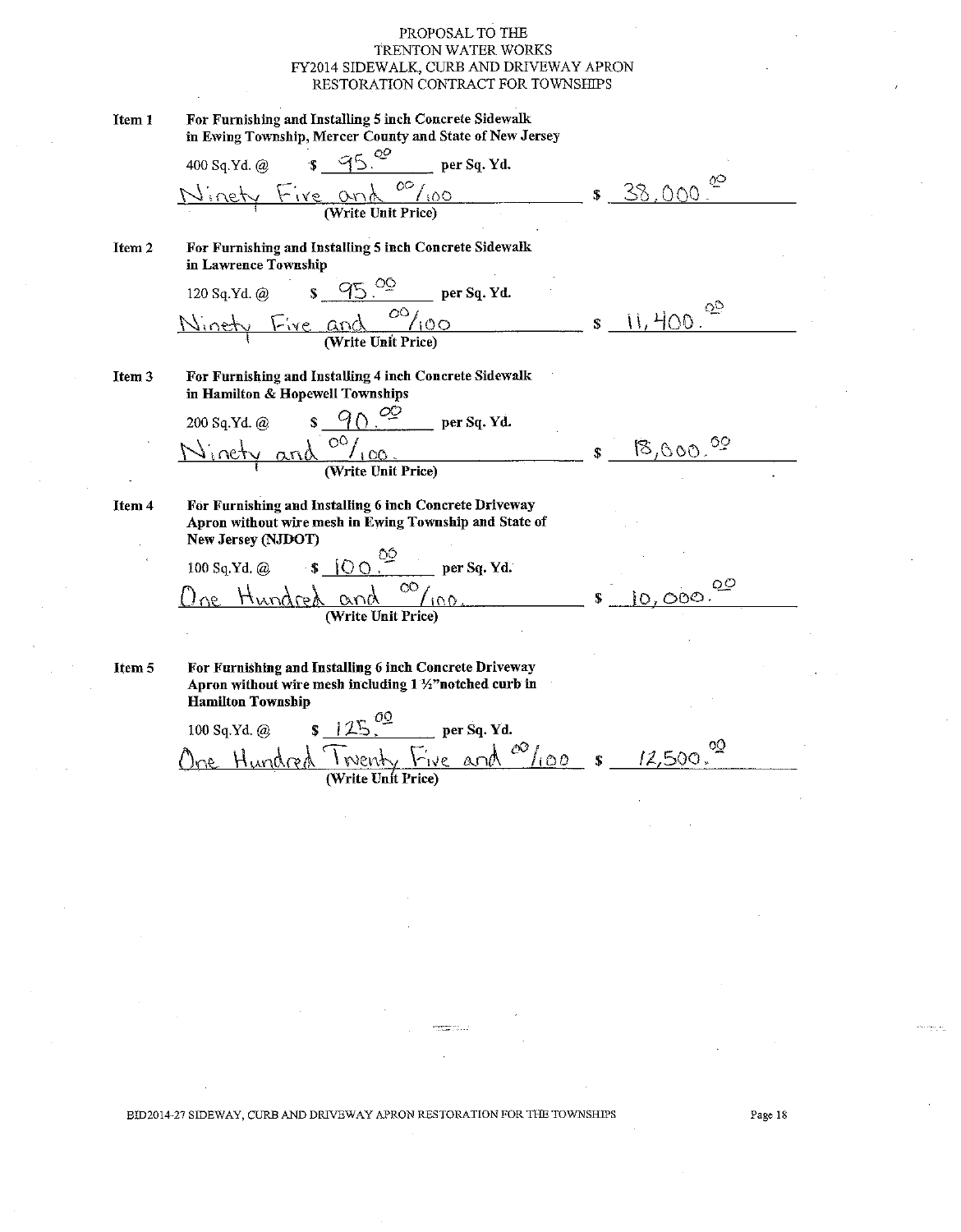For Furnishing and Installing 6 inch Concrete Driveway Item 6 Apron including 6 inch square wire mesh in Lawrence Township & Mercer County οÖ 50 Sq.Yd. @  $S$  100. per Sq. Yd.  $\overline{\omega}_{\text{loop}}$ ٥O and  $\alpha$ (Write Unit Price) For Furnishing and Installing 6 inch Concrete Driveway Item 7 Apron including 6 inch square wire mesh in Hopewell Township s  $150 \frac{90}{100}$  per Sq. Yd. 10 Sq.Yd. @  $1,500 \n^{\circ 2}$ Hundred Fifty and <sup>00</sup>/100.  $\mathbf{s}$ For Furnishing and Installing 8 inch x 18 inch Concrete Curb Item 8 in Ewing, Lawrence & Hamilton Townships and State of New Jersey (NJDOT)  $\frac{4000}{\text{ per L.F.}}$ 250 L.F. @  $\frac{O\bigcup_{i \text{OO}}}{\text{(Write Unit Price)}}$  $10,000.^{00}$  $\alpha$ nd For Furnishing and Installing 9 inch x 18 inch Concrete Curb Item 9 in Mercer County  $per L.F.$  $25 L.F.$  @  $\frac{d \Omega}{d \Omega}$  $87500$ For Furnishing and Installing 8 inch x 18 inch Concrete Curb Item 10 in Hopewell Township  $35^{00}$  $per L.F.$ 50 L.F. @  $\mathbf{F}$  $\frac{\alpha_{\text{V}}\lambda}{(\text{Write Unit Price})}$  $Fix$ lhirty  $109.025$ <sup>20</sup> TOTAL BID FOR CONTRACT (Items 1 through 10 Inclusive)

Page 19

BID2014-27 SIDEWAY, CURB AND DRIVEWAY APRON RESTORATION FOR THE TOWNSHIPS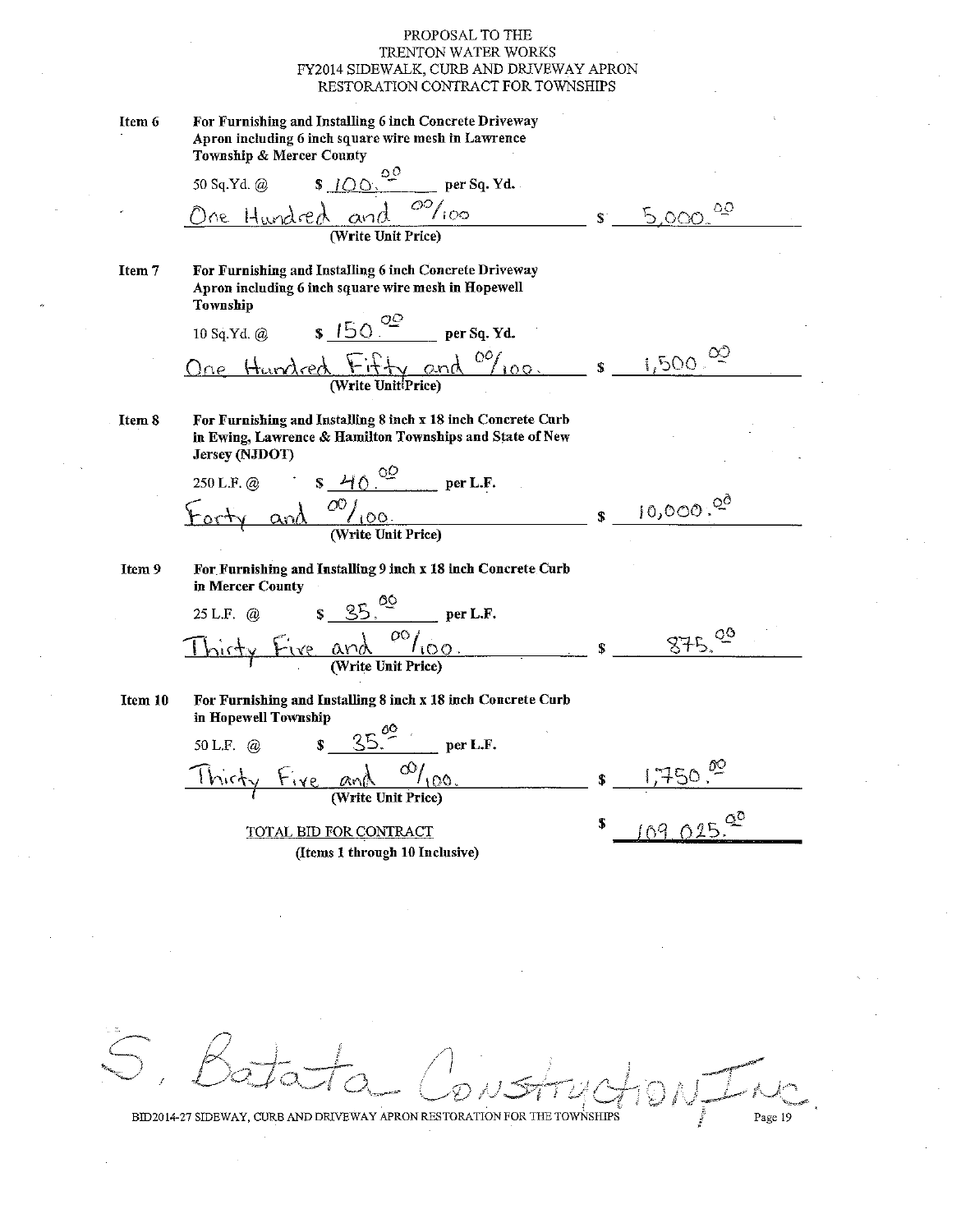For Furnishing and Installing 5 inch Concrete Sidewalk Item 1 in Ewing Township, Mercer County and State of New Jersey

400 Sq.Yd. @  $\sqrt{77}$  OO per Sq. Yd.  $ht$  humdred  $s$   $70,800.00$ <u>sUNaMc leg</u><br>(Write Unit Priee)

For Furnishing and Installing 5 inch Concrete Sidewalk Item<sub>2</sub> in Lawrence Township

120 Sq.Yd. @  $\sqrt{72.0}$  per Sq. Yd. <u>six hundred fortio 20,640.00</u> LINO hnwwm (Write Unit Price)

For Furnishing and Installing 4 inch Concrete Sidewalk Item<sub>3</sub> in Hamilton & Hopewell Townships

Item 4

For Furnishing and Installing 6 inch Concrete Driveway Apron without wire mesh in Ewing Township and State of New Jersey (NJDOT)

 $\S$  |  $\S$  ()  $\cdot \cap$  o per Sq. Yd. 100 Sq Yd. @ <u>s 18,000 °O0</u> ahtiom

For Furnishing and Installing 6 inch Concrete Driveway Item 5 Apron without wire mesh including 1 ½"notched curb in **Hamilton Township** 

100 Sq.Yd. @  $S$  | 77.00 per Sq. Yd. seven hundred 17,700.00 Sevenbeen tho Write Unit Price)

 $B H Z E E N$ esign Inc

BID2014-27 SIDEWAY, CURB AND DRIVEWAY APRON RESTORATION FOR THE TOWNSHIPS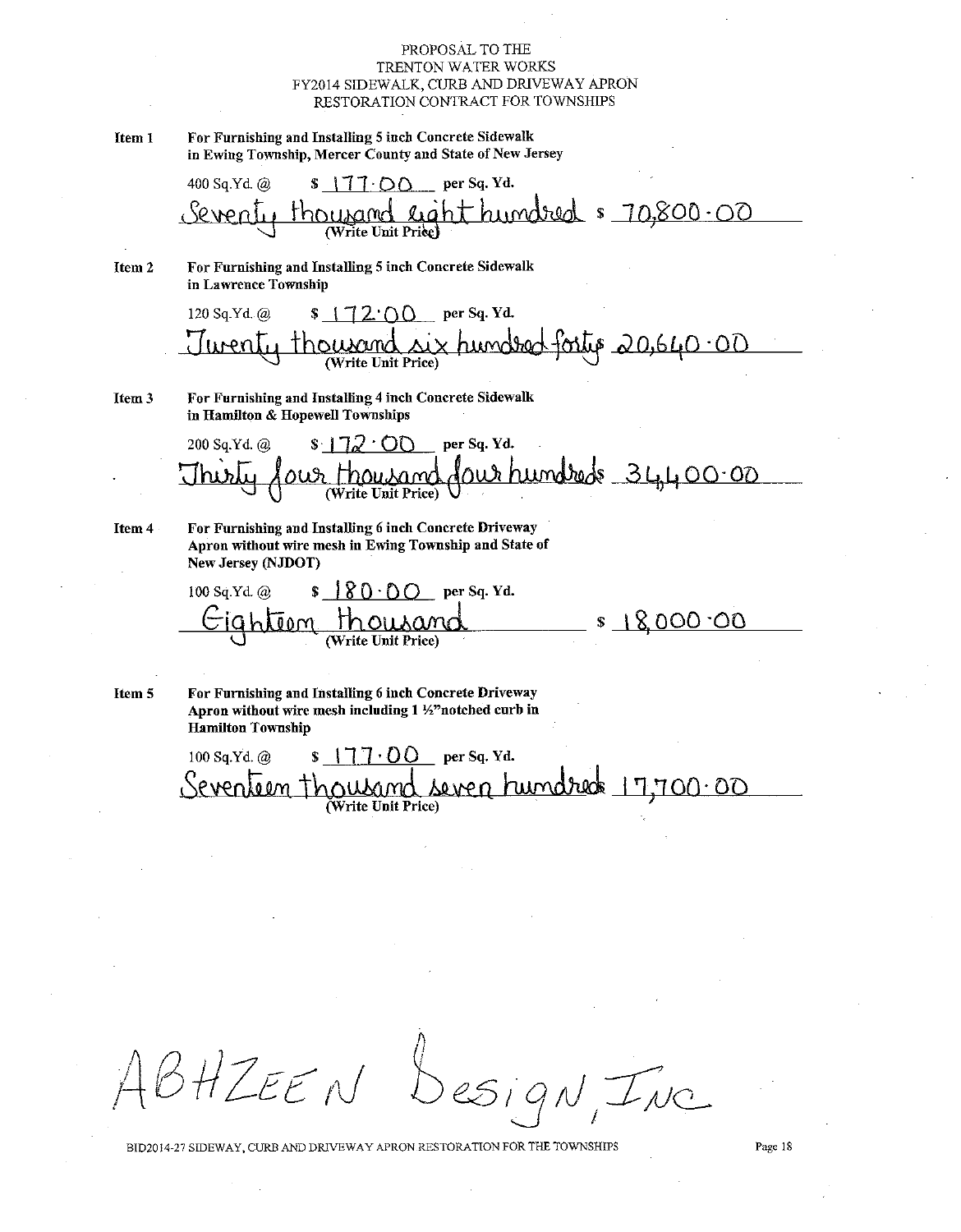For Furnishing and Installing 6 inch Concrete Driveway Item 6 Apron including 6 inch square wire mesh in Lawrence Township & Mercer County

 $\sqrt{7} \cdot 0$  per Sq. Yd. 50 Sq.Yd. @ humbred fifty & 8850.00

For Furnishing and Installing 6 inch Concrete Driveway Item 7 Apron including 6 inch square wire mesh in Hopewell Township

10 Sq.Yd. @  $S$   $\uparrow$   $\uparrow$   $\uparrow$   $\uparrow$   $\uparrow$   $\uparrow$   $\uparrow$   $\uparrow$   $\uparrow$   $\uparrow$   $\uparrow$   $\uparrow$   $\uparrow$   $\uparrow$   $\uparrow$   $\uparrow$   $\uparrow$   $\uparrow$   $\uparrow$   $\uparrow$   $\uparrow$   $\uparrow$   $\uparrow$   $\uparrow$   $\uparrow$   $\uparrow$   $\uparrow$   $\uparrow$   $\uparrow$   $\uparrow$   $\uparrow$   $\uparrow$   $\uparrow$   $\uparrow$   $\uparrow$   $\uparrow$  <u>Sevem humdred seventys 1770.00</u> **Thousand** no

For Furnishing and Installing 8 inch x 18 inch Concrete Curb Item 8 in Ewing, Lawrence & Hamilton Townships and State of New Jersey (NJDOT)

Item 9

For Furnishing and Installing 9 inch x 18 inch Concrete Curb in Mercer County

For Furnishing and Installing 8 inch x 18 inch Concrete Curb Item 10 in Hopewell Township

 $\frac{1}{5}$  \\\f\j \cdot \cdot \cdot \cdot \cdot \cdot \cdot \cdot \cdot \cdot \cdot \cdot \cdot \cdot \cdot \cdot \cdot \cdot \cdot \cdot \cdot \cdot \cdot \cdot \cdot \cdot \cdot \cdot \cdot \cdot \cdot \cdot \cdot \cdot 50 L.F.  $\omega$ thousand seven hundred (Write Unit Price) <u> ம</u> 00 TOTAL BID FOR CONTRACT

(Items 1 through 10 Inclusive)

BID2014-27 SIDEWAY, CURB AND DRIVEWAY APRON RESTORATION FOR THE TOWNSHIPS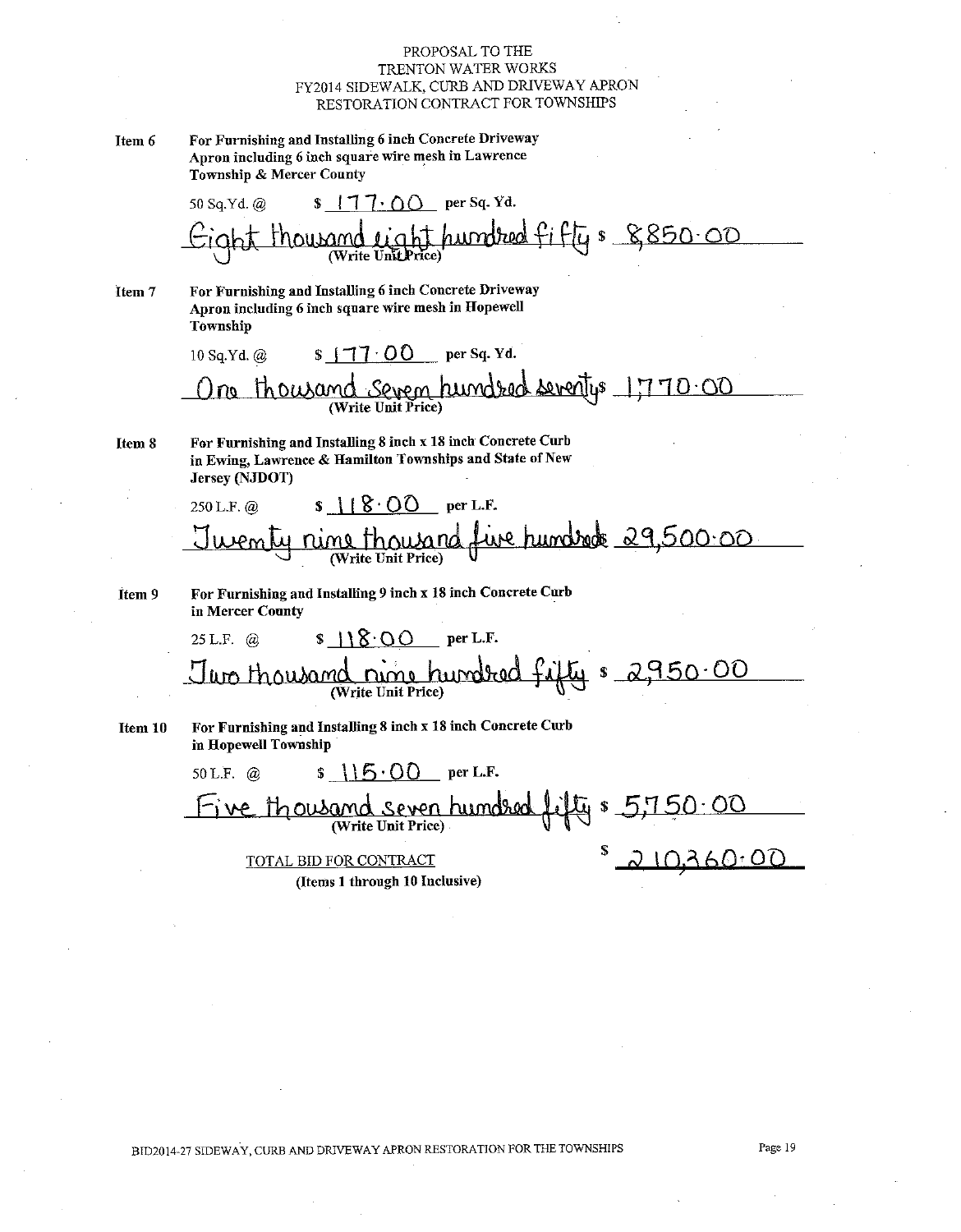| Item 1 | For Furnishing and Installing 5 inch Concrete Sidewalk<br>in Ewing Township, Mercer County and State of New Jersey                                                                                                                                                                                                                      |           |
|--------|-----------------------------------------------------------------------------------------------------------------------------------------------------------------------------------------------------------------------------------------------------------------------------------------------------------------------------------------|-----------|
|        | 400 Sq.Yd. @ $\qquad$ \$ $\sqrt{OO, O^2}$ per Sq.Yd.                                                                                                                                                                                                                                                                                    |           |
|        | Que trundred dollars and 2200 cents 8                                                                                                                                                                                                                                                                                                   | 40.000.00 |
|        |                                                                                                                                                                                                                                                                                                                                         |           |
| Item 2 | For Furnishing and Installing 5 inch Concrete Sidewalk<br>in Lawrence Township                                                                                                                                                                                                                                                          |           |
|        | 120 Sq.Yd. @ $\int \circ \circ \circ \circ$ per Sq.Yd.                                                                                                                                                                                                                                                                                  |           |
|        | One hundred dollars and 2000 cents 8                                                                                                                                                                                                                                                                                                    | 12,000.00 |
|        |                                                                                                                                                                                                                                                                                                                                         |           |
| Item 3 | For Furnishing and Installing 4 inch Concrete Sidewalk<br>in Hamilton & Hopewell Townships                                                                                                                                                                                                                                              |           |
|        | 200 Sq.Yd. @ $\qquad$ $\qquad$ $\qquad$ $\qquad$ $\qquad$ $\qquad$ $\qquad$ $\qquad$ $\qquad$ $\qquad$ $\qquad$ $\qquad$ $\qquad$ $\qquad$ $\qquad$ $\qquad$ $\qquad$ $\qquad$ $\qquad$ $\qquad$ $\qquad$ $\qquad$ $\qquad$ $\qquad$ $\qquad$ $\qquad$ $\qquad$ $\qquad$ $\qquad$ $\qquad$ $\qquad$ $\qquad$ $\qquad$ $\qquad$ $\qquad$ |           |
|        |                                                                                                                                                                                                                                                                                                                                         | 30.000.00 |
|        | Oue hundred dators and 220 cents s                                                                                                                                                                                                                                                                                                      |           |
| Item 4 | For Furnishing and Installing 6 inch Concrete Driveway<br>Apron without wire mesh in Ewing Township and State of<br>New Jersey (NJDOT)                                                                                                                                                                                                  |           |
|        | 100 Sq.Yd. @ $\frac{\cancel{500^{\circ}}}{\cancel{500^{\circ}}}$ per Sq.Yd.                                                                                                                                                                                                                                                             |           |
|        | Oue hundred fitty dollars and 2000 cents $s = 15,000.00$                                                                                                                                                                                                                                                                                |           |
|        |                                                                                                                                                                                                                                                                                                                                         |           |
|        |                                                                                                                                                                                                                                                                                                                                         |           |
| Item 5 | For Furnishing and Installing 6 inch Concrete Driveway<br>Apron without wire mesh including 1 1/2" notched curb in                                                                                                                                                                                                                      |           |
|        | <b>Hamilton Township</b><br>$\frac{1}{2}$ / $\frac{1}{2}$ 0.00 per Sq. Yd.<br>100 Sq.Yd. @                                                                                                                                                                                                                                              |           |
|        | One hundred fifty dollars and zero certs s                                                                                                                                                                                                                                                                                              | 15,000.00 |
|        |                                                                                                                                                                                                                                                                                                                                         |           |
|        |                                                                                                                                                                                                                                                                                                                                         |           |

Curbing, INC  $Ae$ 

BID2014-27 SIDEWAY, CURB AND DRIVEWAY APRON RESTORATION FOR THE TOWNSHIPS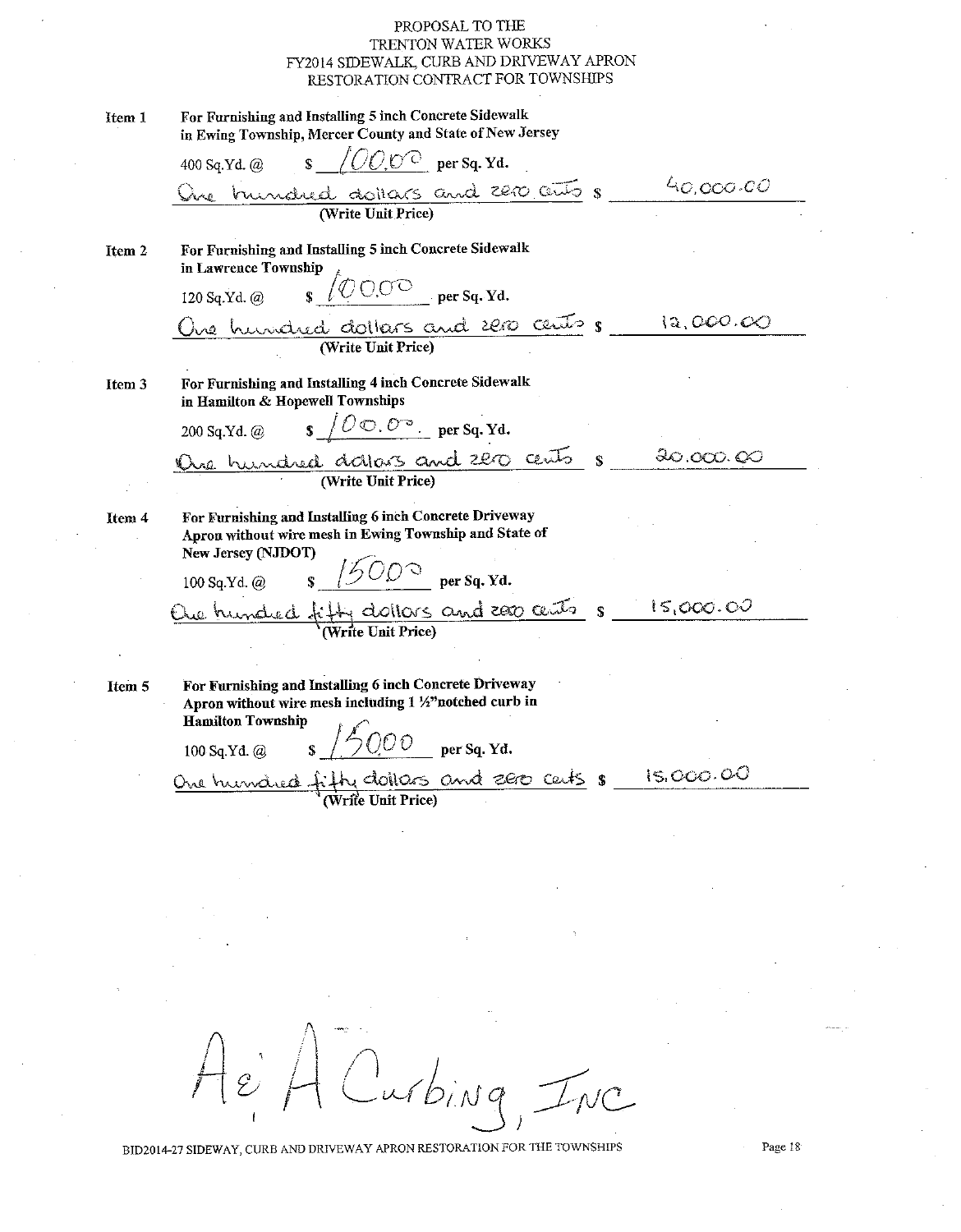| Item 6  | For Furnishing and Installing 6 inch Concrete Driveway<br>Apron including 6 inch square wire mesh in Lawrence<br>Township & Mercer County                                                                                                                                                                                                                                                                              |              |            |
|---------|------------------------------------------------------------------------------------------------------------------------------------------------------------------------------------------------------------------------------------------------------------------------------------------------------------------------------------------------------------------------------------------------------------------------|--------------|------------|
|         | 50 Sq.Yd. @ $\qquad \qquad$ $\frac{\sqrt{77.0^{\circ}}}{\sqrt{77.0^{\circ}}}$ per Sq.Yd.                                                                                                                                                                                                                                                                                                                               |              |            |
|         | One hundred eighty dators and 200 cents                                                                                                                                                                                                                                                                                                                                                                                | $\mathbf S$  | 9,000.00   |
| Item 7  | For Furnishing and Installing 6 inch Concrete Driveway<br>Apron including 6 inch square wire mesh in Hopewell<br>Township                                                                                                                                                                                                                                                                                              |              |            |
|         | 10 Sq.Yd. @ $\sqrt{\sqrt{O O^2}}$ per Sq.Yd.                                                                                                                                                                                                                                                                                                                                                                           |              |            |
|         | One hundred eighty dollars and 2000 cents $s = 1.800.00$<br>(Write Unit Price)                                                                                                                                                                                                                                                                                                                                         |              |            |
|         |                                                                                                                                                                                                                                                                                                                                                                                                                        |              |            |
| Item 8  | For Furnishing and Installing 8 inch x 18 inch Concrete Curb<br>in Ewing, Lawrence & Hamilton Townships and State of New                                                                                                                                                                                                                                                                                               |              |            |
|         | Hersey (NJDOT) $\left\{\bigcup_{s}\right\}$ $\left\{\bigcup_{s\in S} \bigcup_{s\in S} \bigcup_{s\in S} \bigcup_{s\in S} \bigcup_{s\in S} \bigcup_{s\in S} \bigcup_{s\in S} \bigcup_{s\in S} \bigcup_{s\in S} \bigcup_{s\in S} \bigcup_{s\in S} \bigcup_{s\in S} \bigcup_{s\in S} \bigcup_{s\in S} \bigcup_{s\in S} \bigcup_{s\in S} \bigcup_{s\in S} \bigcup_{s\in S} \bigcup_{s\in S} \bigcup_{s\in S} \bigcup_{s\in$ |              |            |
|         | Seventy do Mars and 2000 cents                                                                                                                                                                                                                                                                                                                                                                                         | $\mathbf{S}$ | 17,500.60  |
|         |                                                                                                                                                                                                                                                                                                                                                                                                                        |              |            |
| Item 9  | For Furnishing and Installing 9 inch x 18 inch Concrete Curb<br>in Mercer County                                                                                                                                                                                                                                                                                                                                       |              |            |
|         | 25 L.F. @ $\sqrt{$\bigcirc \atop 0}$ $\circ$ per L.F.                                                                                                                                                                                                                                                                                                                                                                  |              |            |
|         | Eigeby dollars and 2000 cents                                                                                                                                                                                                                                                                                                                                                                                          | $\mathbf{s}$ | 2,000,00   |
|         |                                                                                                                                                                                                                                                                                                                                                                                                                        |              |            |
| Item 10 | For Furnishing and Installing 8 inch x 18 inch Concrete Curb<br>in Hopewell Township                                                                                                                                                                                                                                                                                                                                   |              |            |
|         | 50 L.F. @ $\sqrt{$\bigcirc \bigcirc^2}$$ per L.F.                                                                                                                                                                                                                                                                                                                                                                      |              |            |
|         | Eighly dollars and 280 cents                                                                                                                                                                                                                                                                                                                                                                                           | $\mathbf{s}$ | 4.000.00   |
|         | TOTAL BID FOR CONTRACT                                                                                                                                                                                                                                                                                                                                                                                                 | \$           | 136,300.00 |
|         | (Items 1 through 10 Inclusive)                                                                                                                                                                                                                                                                                                                                                                                         |              |            |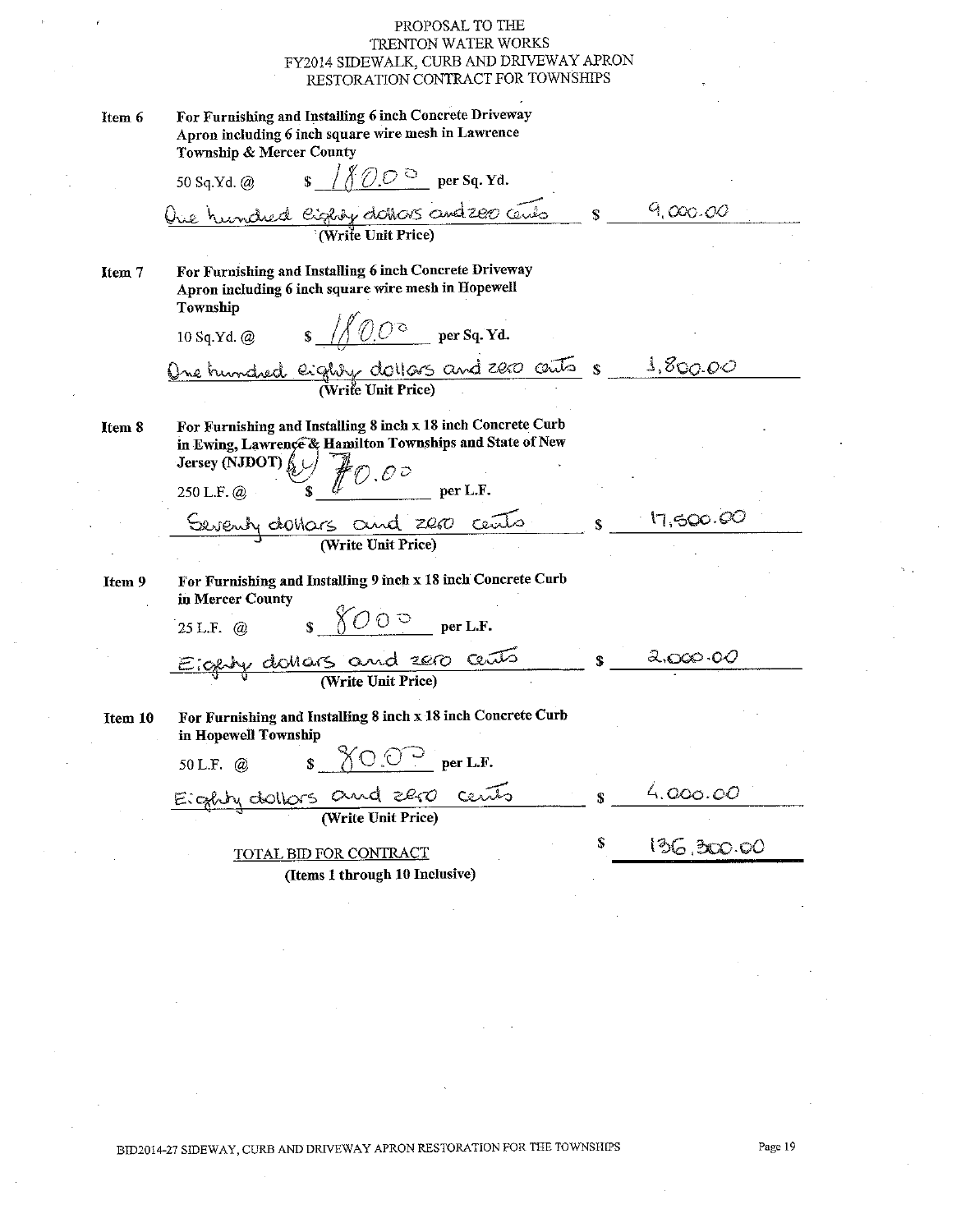| Item 1            | For Furnishing and Installing 5 inch Concrete Sidewalk<br>in Ewing Township, Mercer County and State of New Jersey                             |    |           |
|-------------------|------------------------------------------------------------------------------------------------------------------------------------------------|----|-----------|
|                   | \$245.00<br>400 Sq.Yd. $@$<br>per Sq. Yd.                                                                                                      |    |           |
|                   | Two Hundred Forty Five Dollars and Zero Cents                                                                                                  | \$ | 98,000.00 |
|                   | (Write Unit Price)                                                                                                                             |    |           |
| Item <sub>2</sub> | For Furnishing and Installing 5 inch Concrete Sidewalk<br>in Lawrence Township                                                                 |    |           |
|                   | $\cdot$ \$ 236.00<br>120 Sq.Yd. @<br>per Sq. Yd.                                                                                               |    |           |
|                   | Two Hundred Thirty Six Dollars and Zero Cents                                                                                                  | \$ | 28,320.00 |
|                   | (Write Unit Price)                                                                                                                             |    |           |
| Item 3            | For Furnishing and Installing 4 inch Concrete Sidewalk<br>in Hamilton & Hopewell Townships                                                     |    |           |
|                   | $\frac{1}{2}$ 236.00<br>200 Sq.Yd. @<br>per Sq. Yd.                                                                                            |    |           |
|                   | Two Hundred Thirty Six Dollars and Zero Cents                                                                                                  | \$ | 47,200.00 |
|                   | (Write Unit Price)                                                                                                                             |    |           |
| Item 4            | For Furnishing and Installing 6 inch Concrete Driveway<br>Apron without wire mesh in Ewing Township and State of<br>New Jersey (NJDOT)         |    |           |
|                   | 314.00<br>$\mathbf{s}$<br>per Sq. Yd.<br>100 Sq.Yd. $(a)$                                                                                      |    |           |
|                   | Three Hundred Fourteen Dollars and Zero Cents                                                                                                  | S  | 31,400.00 |
|                   | (Write Unit Price)                                                                                                                             |    |           |
| Item 5            | For Furnishing and Installing 6 inch Concrete Driveway<br>Apron without wire mesh including 1 1/2" notched curb in<br><b>Hamilton Township</b> |    |           |
|                   | $s$ 320.00<br>100 Sq.Yd. $(a)$<br>per Sq. Yd.                                                                                                  |    |           |
|                   | Three Hundred Twenty Dollars and Zero Cents                                                                                                    | \$ | 32,000.00 |
|                   | (Write Unit Price)                                                                                                                             |    |           |

Waters  $49k$  $\bar{L}nc$ Del  $\overline{I}$ 

BID2014-27 SIDEWAY, CURB AND DRIVEWAY APRON RESTORATION FOR THE TOWNSHIPS

Page  $18\,$